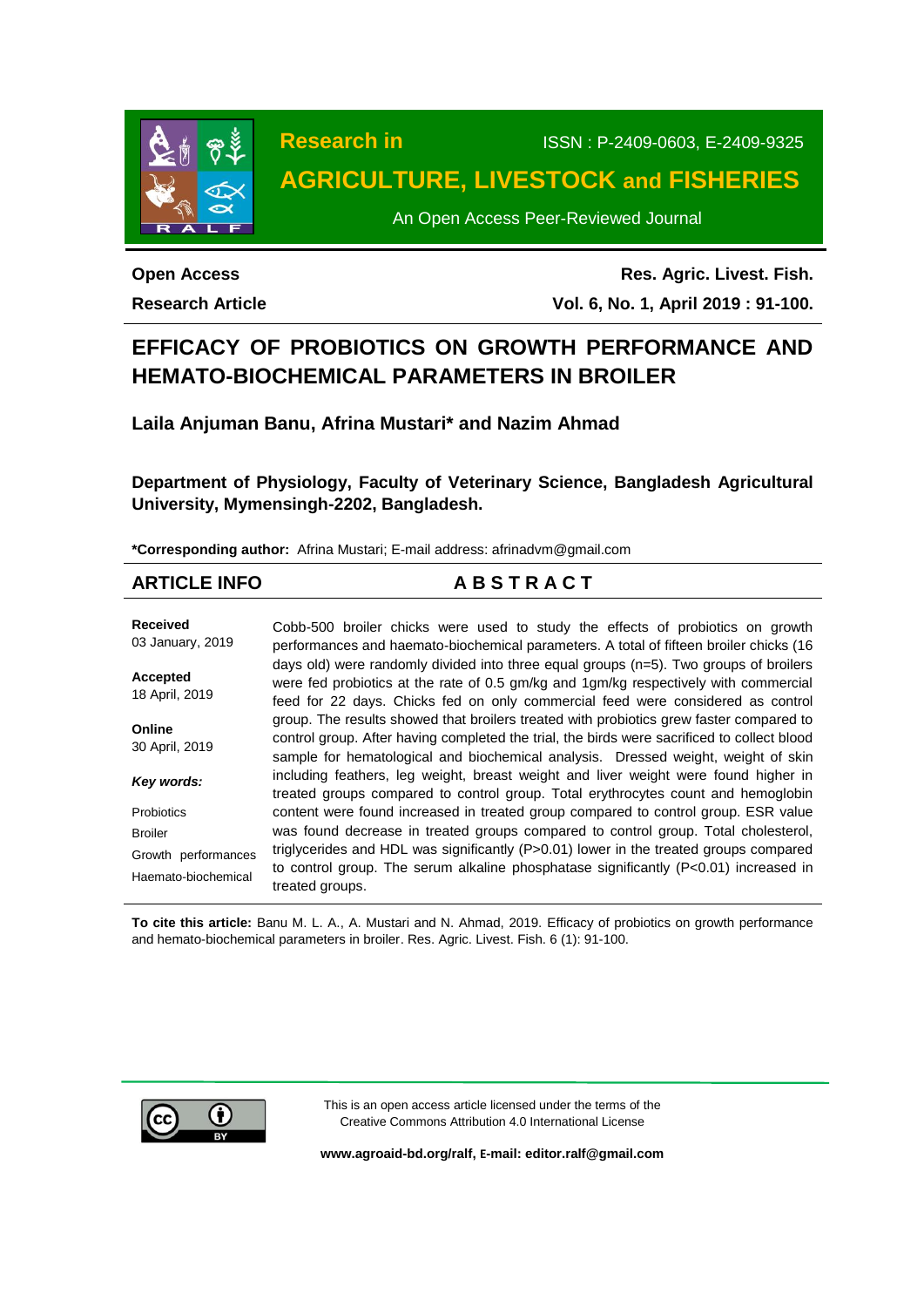## **INTRODUCTION**

Probiotics are live living microorganisms which, given to poultry, assist to establishment of an intestinal population which is beneficial to the poultry and antagonist to harmful microbs (Green and Sainsbury, 2001). A number of feed additives like antibiotics, growth hormones etc. have been used to improve performance of poultry. However they are no longer permitted in advanced countries in growth promoters because of their residual effects in the final products. The commercial broiler raisers mostly use commercial readymade feed. In addition, they randomly use growth promoters to have better growth of their broiler chickens. The commercial broiler feed producers add vitamins-minerals and growth promoters in required amount to feed during manufacturing. Therefore, the usefulness of supplementation of growth promoter in addition to commercial broiler feed in broilers is yet to be investigated. However, the antibiotic growth promoters have been under scrutiny for many years and have been removed from the market in many countries. Their usefulness has seldom been contested, it is their relatedness with similar antibiotics used in human medicine and the possibility that their use may contribute to the pool of antibiotic resistant bacteria that causes concerns (Philips, 1999). In light of that situation, the feed manufacturers and the animal growers have been actively looking to an efficacious alternative to antibiotic growth promoters. Probiotics improve feed conversion in broilers in comparison with un-supplemental control diets (Holoubek, 1993). The probiotics influenced on productivity in broiler production (Endo and Nakano, 1999). The profile of intestinal microflora plays an important role in gut health (Dhawale, 2005). Dietary organic acids and their salts inhibit growth of microorganisms in food and consequently, preserve microbial balance in the gastrointestinal tract. By modified intestinal pH, organic acids improve the solubility of the feed ingredients result increased digestion and absorption of the nutrients (Patten and Waldroup, 1988).

At present, there are many probiotics available in the market and their indiscriminate use without experimental support is not justified. It is proved that a multiple species product is better than single species product. The stability of micro-flora can easily be disturbed by many factors like change in feed, vaccination, intestinal pH, bile salt concentration in the gut and use of antibiotics. Many strains of lactic acid producing bacteria are sensitive to the antibiotics. So, the strains should be resistant to such antibiotics. It must have rapid colonizing ability and strong foothold in gut so that it can exclude by stable and have long self-life to withstand in our environmental conditions. One of such product available in the market is probiotics (BIO-TOP®) claimed that they considered all these facts. So, Study is needed to evaluate the comparative effect of probiotics and growth promoter (Antibiotic growth promoter) on the performance and haemato-biochemical parameters of broiler.

## **MATERIALS AND METHODS**

The experiment was conducted to investigate the effect of probiotics on Cobb-500 broiler chicks from day 16 to day 38 of age to assess growth performance and some biochemical such as total cholesterol, triglyceride, high density lipoprotein, alkaline phosphatase and hematological parameters as TEC, ESR and Hb concentration.

#### **Experimental diet**

The feeds were purchased from local market. BIO-TOP® (Daone Chemicals) is a multi-strain probiotic in dry powder from containing *Bacillus subtilis, Bacillus licheni formis,* which were used for supplementation of diets. Fifteen broiler chicks of 16 days were randomly divided into three equal groups (n=5).

Group A-Control group fed with commercial broiler ration and fresh drinking water Group B- commercial broiler ration  $+$ Bio-TopR (0.5%) Group C- commercial broiler ration + Bio-Top<sup>R</sup> (1%)

Body weight of individual bird was recorded at the beginning and at every seventh day up to the end of experiment. The birds were sacrificed to collect blood sample for hematological and biochemical analysis.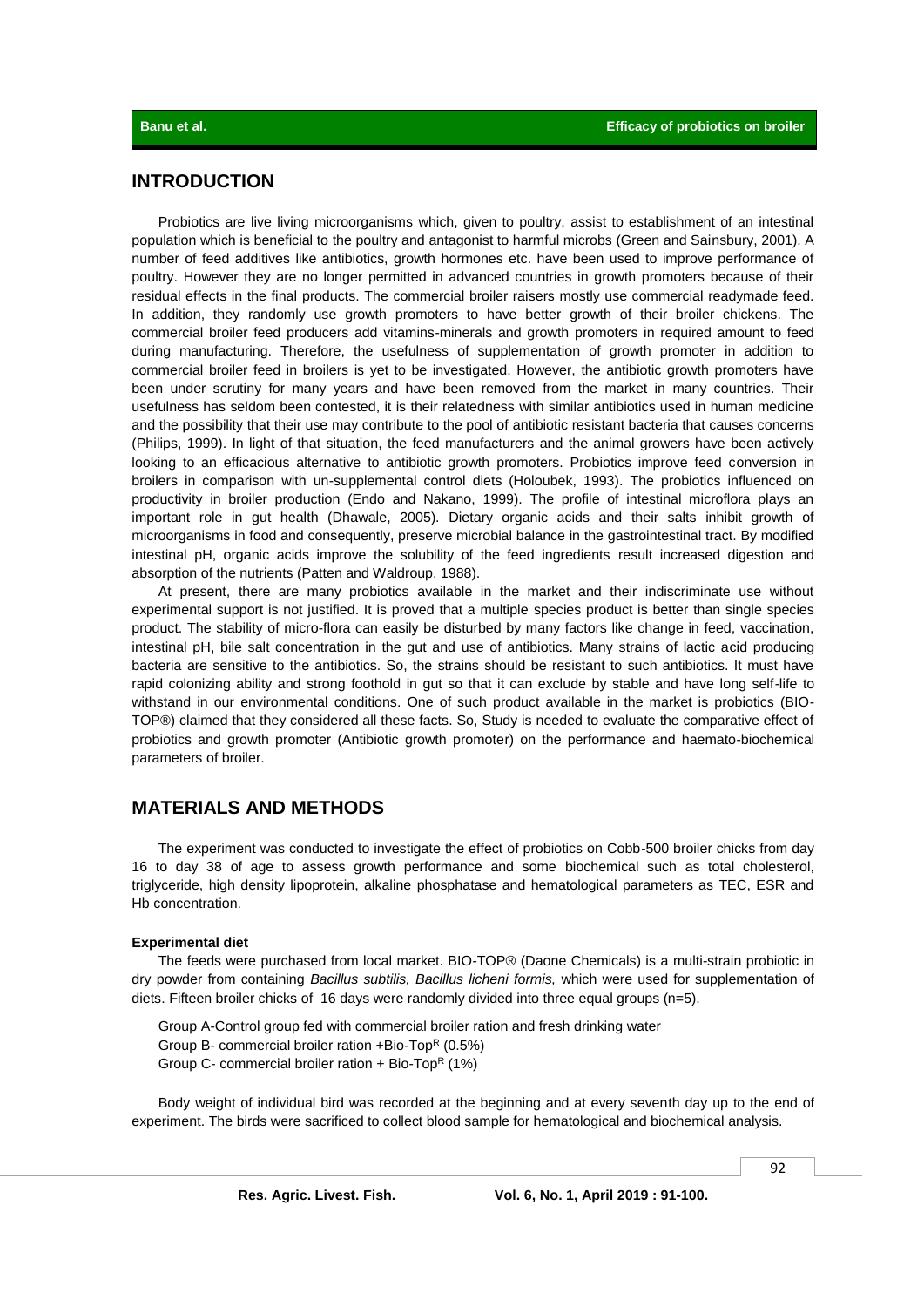### **Measurement of body weight**

The body weight of each bird was measured with the help of electric balance on the day 16 of age (0 day of experiment) and subsequently at every seven days interval up to end of experiment.

Total weight gain in % = Average final weight-Average initial weight Average initial weaht

#### **Collection of blood**

Blood from each bird was collected at slaughter. A number of sterile test tubes containing anticoagulant (3.8% trisodium citrate solution) at a ratio of 1:10 were taken. About 5.0 ml of blood was collected for hematological studies. The hematological studies were performed within two hours of collection.

#### **Preparation of serum**

About 3 ml of blood was collected in the sterile glass test tube. The blood containing tubes were placed in a slanting position at room temperature. Then the tubes were incubated overnight in refrigerator (40C) and the serum was collected. The sample was centrifuged at 1000 rpm for 15 minutes to have a more clear serum. The serum samples were separated and stored at -200C till analysis.

#### **Statistical Analysis**

A randomized complete block (RCB) design with more than one observation per cell was applied. The data were collected and the Mean  $\pm$  SE were calculated by using descriptive statistics. An analysis of variance (ANOVA) table had been constructed with the help of computer package MSTAT for identifying any statistically significant difference among the groups. The mean difference among the treatments was determined as per Dancan's Multiple Range Test (Gomez and Gomez, 1984).

## **RESULTS AND DISCUSSION**

The experiment was conducted to study the effects of probiotics on live weight and dressed weight and weights of liver, skin, legs and hematological (total erythrocyte count, hemoglobin content, and erythrocyte sedimentation rate) and bio-chemical (total cholesterol, triglyceride, high density lipoprotein and alkaline phosphatase) parameters in broilers.

#### **Effects on growth performance**

Total body weight gain (mean  $\pm$  SE) of different groups of birds is presented in Table 1 and Figure 1. Body weight on first day of experiment (day 16) was more or less similar.

At the end of experiment the highest body weight was recorded in group C (1460.00 ± 85.44 gm.) followed by group B (1426.67  $\pm$  75.33) and lowest in group A (1186.67  $\pm$  80.83 gm.). The treated values differ significantly (p<0.05) compared to control but differences among treated groups were insignificant (p>0.05). This findings is similar to previous experiment of Hamid and Qureshi (2001) stated that protexin-treated groups had higher average live weight gains (about 121 g/bird)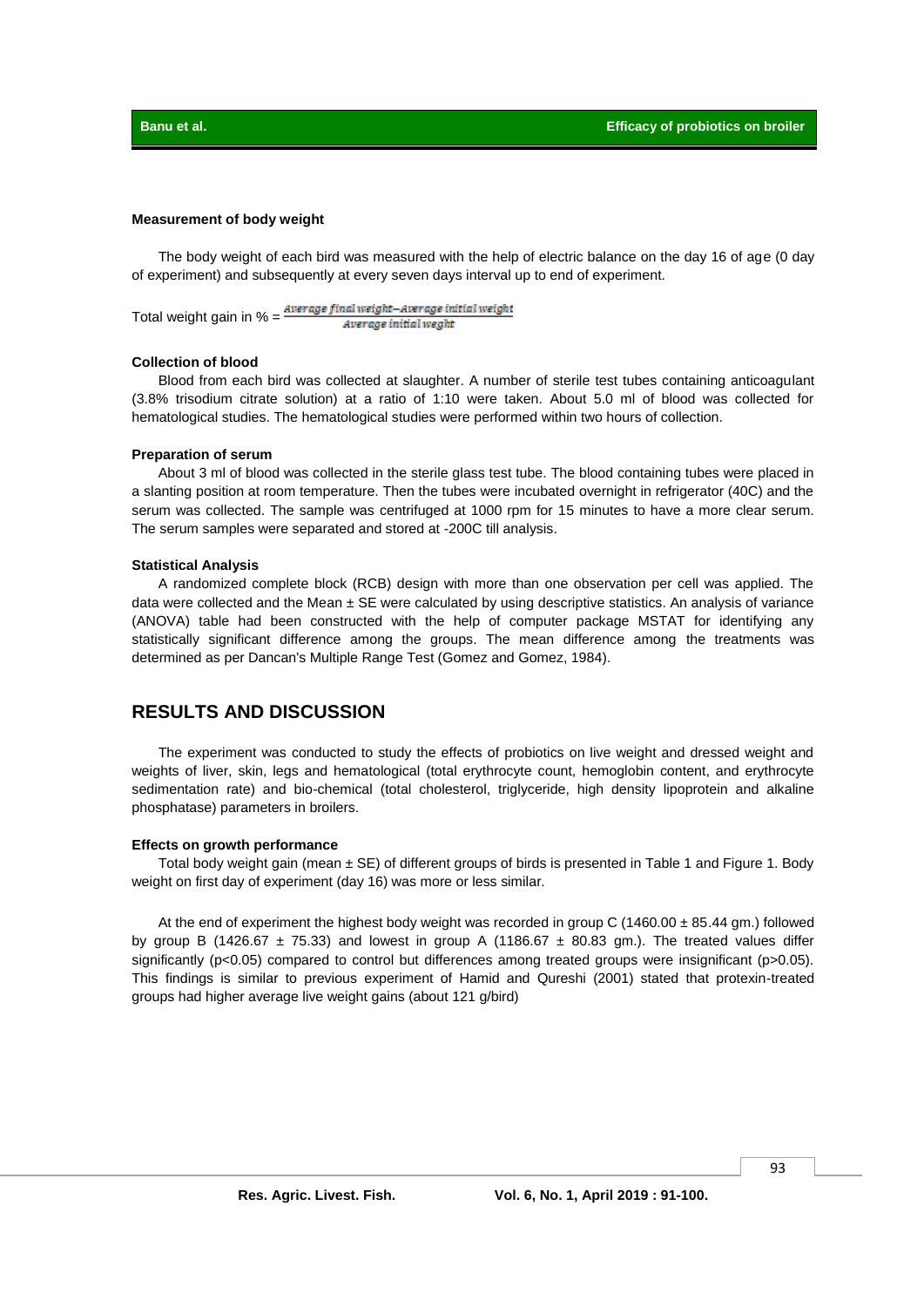| <b>Broiler Groups</b>        | Initial wt. (gm.)<br>(Day 16) | $7th$ day wt. (gm.)<br>(Day 23) | $14th$ day wt. (gm.)<br>(Day 30) | Harvesting wt.(gm.)<br>(Day 37) |
|------------------------------|-------------------------------|---------------------------------|----------------------------------|---------------------------------|
| Group A<br>(Control)         | 297.33±10.41                  | 720.00±26.46°                   | $923.33 \pm 87.37$               | 1186.67±80.83                   |
| Group B<br>(Probiotics 0.5%) | $301.33 \pm 10.41$            | $800.67 \pm 51.32$ <sup>a</sup> | 1150.00±70.00 <sup>b</sup>       | $1426.67 \pm 75.33$             |
| Group C<br>(Probiotics 1%)   | $300.00 \pm 20.00$            | $798.67 \pm 25.17$ <sup>b</sup> | $1183.33 \pm 76.38$ <sup>8</sup> | 1460.00±85.44                   |
| P value                      | 0.072                         | 0.002                           | 0.0001                           | 0.002                           |
| Level of sig. $(P<0.05)$     | Non Significant               | Significant                     | Significant                      | Significant                     |

Table 1. (Mean ± SE) body weight of birds in different groups on different days

The values with different superscript letters (s) in the same column differ significantly (P<0.01)

| <b>Broiler Groups</b>        | Wt. of legs<br>(gm.)           | Wt. of liver<br>(gm.)         | Dressed Wt.<br>(gm.) | <b>Breast Wt.</b><br>(gm.) | Wt. of skin<br>including<br>feathers (gm.) |
|------------------------------|--------------------------------|-------------------------------|----------------------|----------------------------|--------------------------------------------|
| Group A<br>(Control)         | $77.69 \pm 1.68$ <sup>b</sup>  | $32.98 \pm 4.08$ <sup>b</sup> | 704.94±83.35         | 242.28+17.68               | $163.29 \pm 13.19^{b}$                     |
| Group B<br>(Probiotics 0.5%) | $87.02 \pm 1.40^\circ$         | $41.62 \pm 1.62$ <sup>a</sup> | 804.99+24.24         | 251.49±9.76                | $191.37 \pm 8.92$ <sup>a</sup>             |
| Group C<br>(Probiotics 1%)   | $84.742 \pm 2.99$ <sup>a</sup> | $42.55 \pm 0.70$ <sup>a</sup> | 820.79±14.91         | 263.34+8.24                | $194.01 \pm 6.15$ <sup>a</sup>             |
| P value                      | 0.004                          | 0.007                         | 0.062                | 0.442                      | 0.002                                      |
| Level of sig. $(P<0.05)$     | Significant                    | Significant                   | Non-<br>Significant  | Non-<br>Significant        | Significant                                |

The values with different superscript letter(s) in the same column differ significantly (p<0.05)

Effects of Probiotics on different parts and organs of broiler are presented in table 2 and figure 2, 3, 4, 5 and 6 respectively. The leg weight (mean  $\pm$  SE) of different groups of birds is shown in Table 2 and Figure 2. The leg weights (mean  $\pm$  SE) of control, Probiotics groups were 77.69  $\pm$  1.68, 87.02  $\pm$  1.40 and 84.74  $\pm$  2.99 gm. respectively. The leg weight increased significantly (p <0.05) in all treated groups compared to control.

94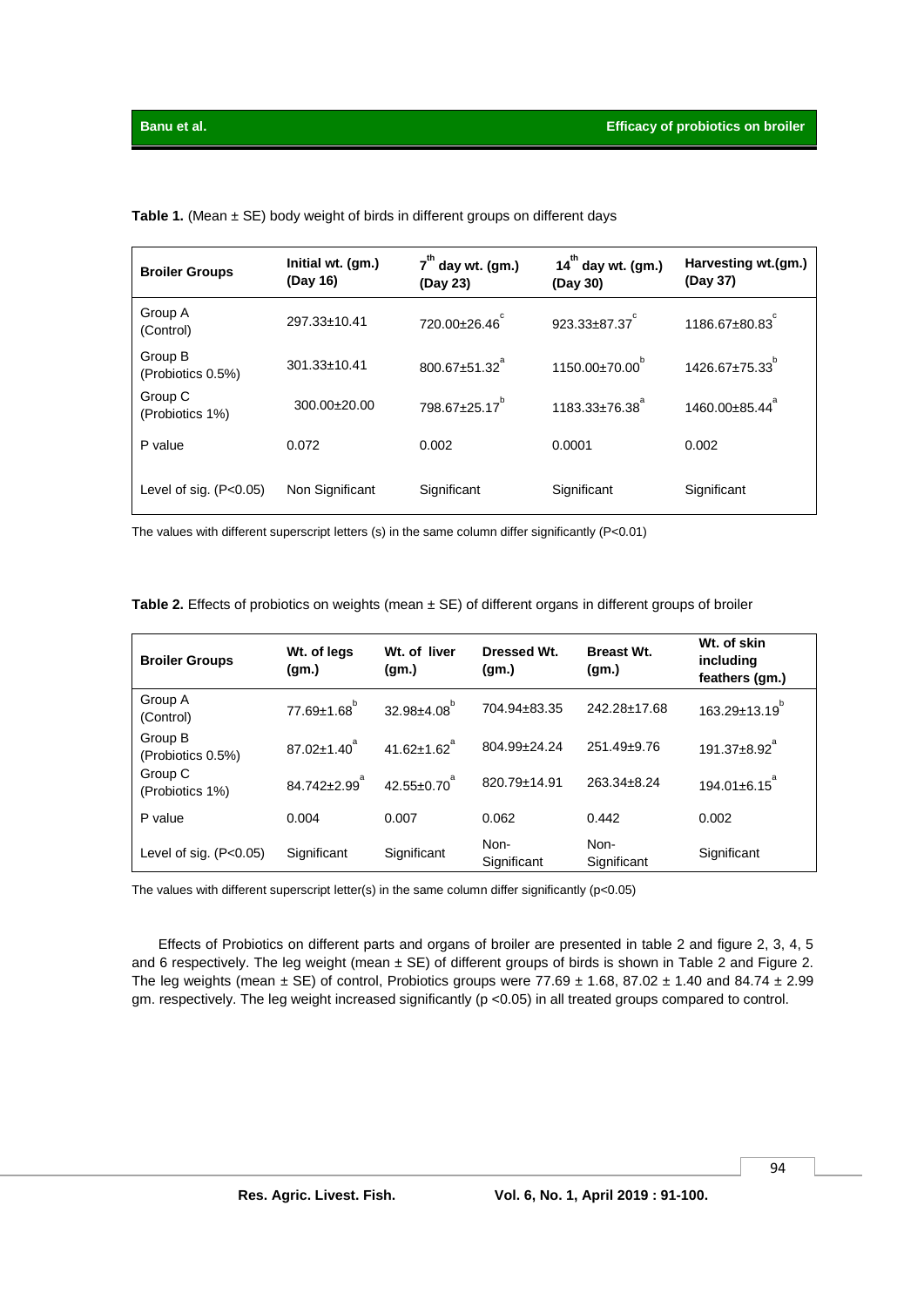

Figure 1. Effects of Probiotics on total weight (mean ± SE) in different groups of broiler. Superscript value above bar indicate standard error; **Figure 2.** Effects of probiotics on leg weight (mean ± SE) of broiler. Superscript value above bar indicate standard error; **Figure 3.** Effects of Probiotics on liver weight (mean ± SE) of broiler. Superscript value above bar indicate standard error; **Figure 4.** Effects of Probiotics on dressed weight (mean ± SE) of broiler. Superscript value above bar indicate standard error.

The present finding is similar with the earlier experiment of Pelicano et al., (2003) who observed higher leg weight gain in birds after treatment with probiotic supplementation. Liver weight (mean  $\pm$  SE) of different groups of birds is presented in Table 2 and Figure 3. Liver weights (mean  $\pm$  SE) of control, Probiotics groups were  $32.98 \pm 4.08$ ,  $41.62 \pm 1.62$  and  $42.55 \pm 0.70$  gm, respectively. The liver weight significantly increased in all treated groups compared to control group. The highest liver weight was recorded in group C and lowest in control group. Between the treated groups highest liver weight was in group C. The present finding differs to that of Mohan et al*.* (1996) who observed no effects of liver weight among the groups.

The dressed weight (mean  $\pm$  SE) of different groups of birds is presented in Table 2 and Figure 4. The dressed weights (mean  $\pm$  SE) of control and probiotic groups were 704.94 $\pm$ 83.35, 804.99 $\pm$ 24.24 and 820.79±14.91 gm. respectively. The dressed weights in both treated groups were increased compared to control. The highest dressed weight was recorded in group C (820.79±14.91) which was followed by group B. This result shows that the group C gives higher performance on dressed weight than that of group B and group A.

The breast weight (mean  $\pm$  SE) of different groups of birds is presented in Table 2 and Figure 5. The breast weights (mean  $\pm$  SE) of control and probiotic groups were 242.28 $\pm$ 17.68, 251.49  $\pm$  9.76 and 263.34  $\pm$ 8.24 gm, respectively. The weight was less in control group compared to other two groups. In the treated groups highest breast weight was recorded from group C compared to group B. This result is contradictory findings of Baidya et al., (1994) and Mandal et al., (1994), who observed that feeding of probiotics did not have any influence on the carcass yield. Pelicano et al., (2003) observed that feeding of different probiotics influence on carcass and meat quality of broilers.

95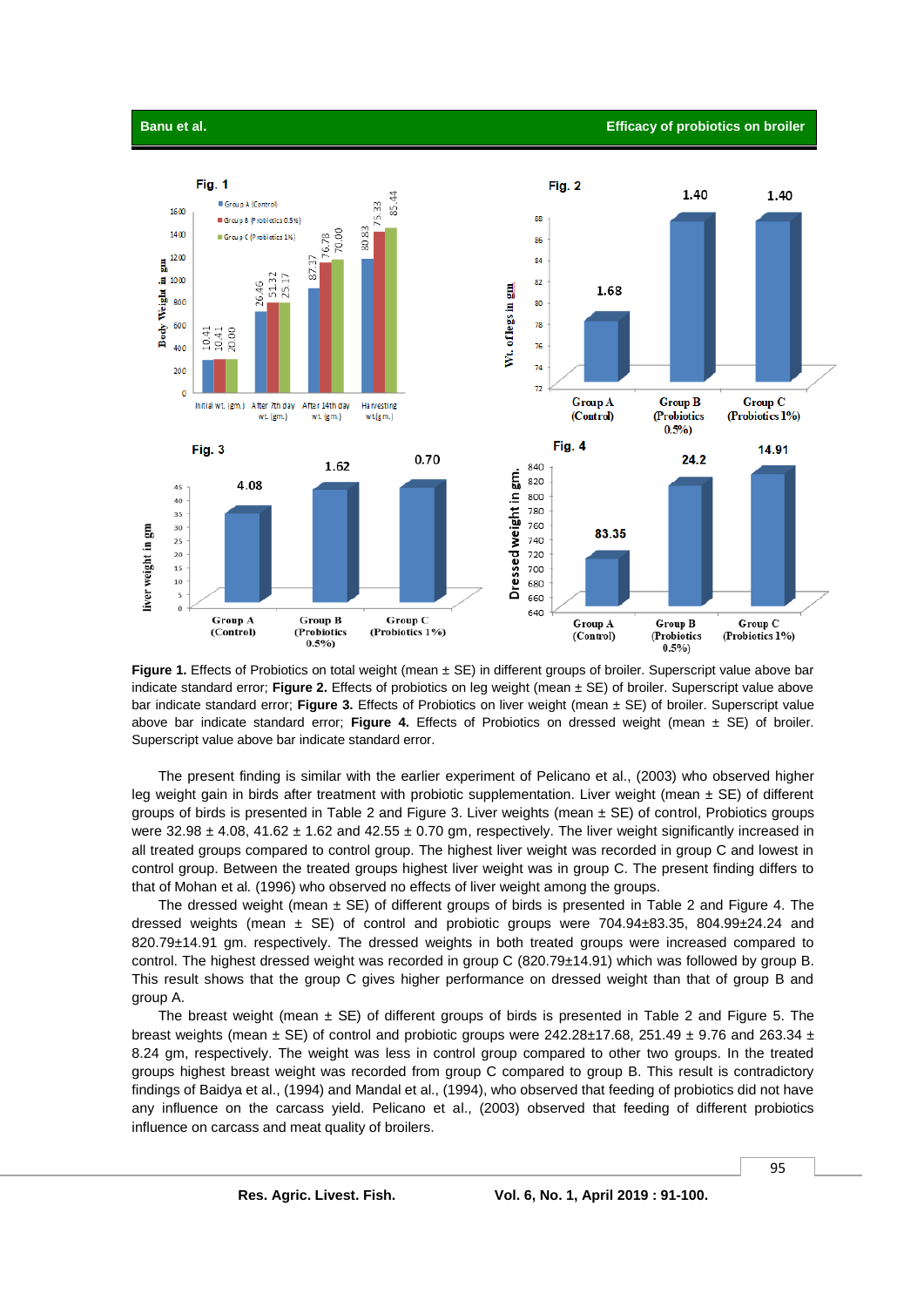The skin weight including feathers (mean  $\pm$  SE) of different groups of birds is presented in Table 2 and Figure 6. The skin weight including feathers (mean  $\pm$  SE) of control and probiotic groups were 163.29  $\pm$  13.19, 191.37  $\pm$  8.92 and 194.01  $\pm$  6.15 gm, respectively. The skin weight including feathers observed lowest in control group significantly (P<0.05) compared to other two groups. In the treated groups highest skin weight including feathers was recorded from group C compared to group B. It is differed from the earlier findings of Datta (2013) who observed that skin weight including feather were group A (160±23.85g), group B (280±12.71g) group C (285±11.42g), group D (280±9.25g) and group E (277± 17.65g).

#### **Effects on hematological parameters**

The effects of on hemoglobin concentration, erythrocyte sedimentation rate (ESR) and total erythrocyte count are presented in table 3 and figures 7, 8, and 9, respectively.

**Table 3.** Effects of Probiotic on hematological parameters (mean ± SE) in different groups of broilers. Values with different superscript litter(s) in the same column differ significantly ( $P < 0.05$ )

| <b>Broiler Groups</b>        | TEC(Million/mm)     | ESR (mm in first hour) | $Hb$ (gm/dl)    |
|------------------------------|---------------------|------------------------|-----------------|
| Group A<br>(Control)         | c<br>$2.0+0.10$     | $6.00+0.07$            | $7.07 \pm 0.12$ |
| Group B<br>(Probiotics 0.5%) | b<br>$2.3 \pm 0.11$ | $5.17 \pm 0.58$        | $7.13 \pm 0.12$ |
| Group C<br>(Probiotics 1%)   | b<br>$2.5 \pm 0.13$ | b<br>$4.67 + 0.58$     | $7.33 + 0.31$   |
| P value                      | 0.016               | 0.031                  | 0.067           |
| Level of sig. $(P<0.05)$     | Non significant     | Non significant        | Non significant |

Total erythrocyte counts of different groups of birds are shown in in Table 3 and Figure 7. The total erythrocyte count (TEC) in control group was  $2.0 \pm 0.10$  million/ mm3, group B was  $2.3 \pm 0.11$  million/ mm3 and group C was  $2.5 \pm 0.13$  million/mm3. Significant (p<0.05) differences were observed among the treated groups compared to control group. The total erythrocyte count (TEC) in control group varied significantly (p˂0.05) from all other groups.

Erythrocyte sedimentation rate (mean  $\pm$  SE) of different groups of birds is presented in Table 3 and Figure 8. Erythrocyte sedimentation rate of group A, group B and group C were 4.67  $\pm$  0.58, 5.17  $\pm$  0.58 and 6.00  $\pm$ 0.07 respectively. The highest erythrocyte sedimentation rate (ESR) was in found C and lowest was found in control group (group A). The hemoglobin content (mean  $\pm$  SE) in different groups of broilers is presented in Table 3 and Figure 9. The hemoglobin (Hb) content in control group was 7.07 ± 0.12 gm%, group B was 7.13  $\pm$  0.12 gm%, and group C was 7.33  $\pm$  0.31 gm%. The highest hemoglobin content was recorded in group C and lowest in control group.

The results of hematological parameters are in agreement with the findings of Kamruzzaman et al., (2005) and Islam et al., (2004) who stated that the mean values of TEC, ESR and Hb corresponding to the different treatments (group A control, group B 0.5 g probiotic/liter drinking water, group C 0.5 g growth promoter/liter drinking water) were differ significantly (p<0.05).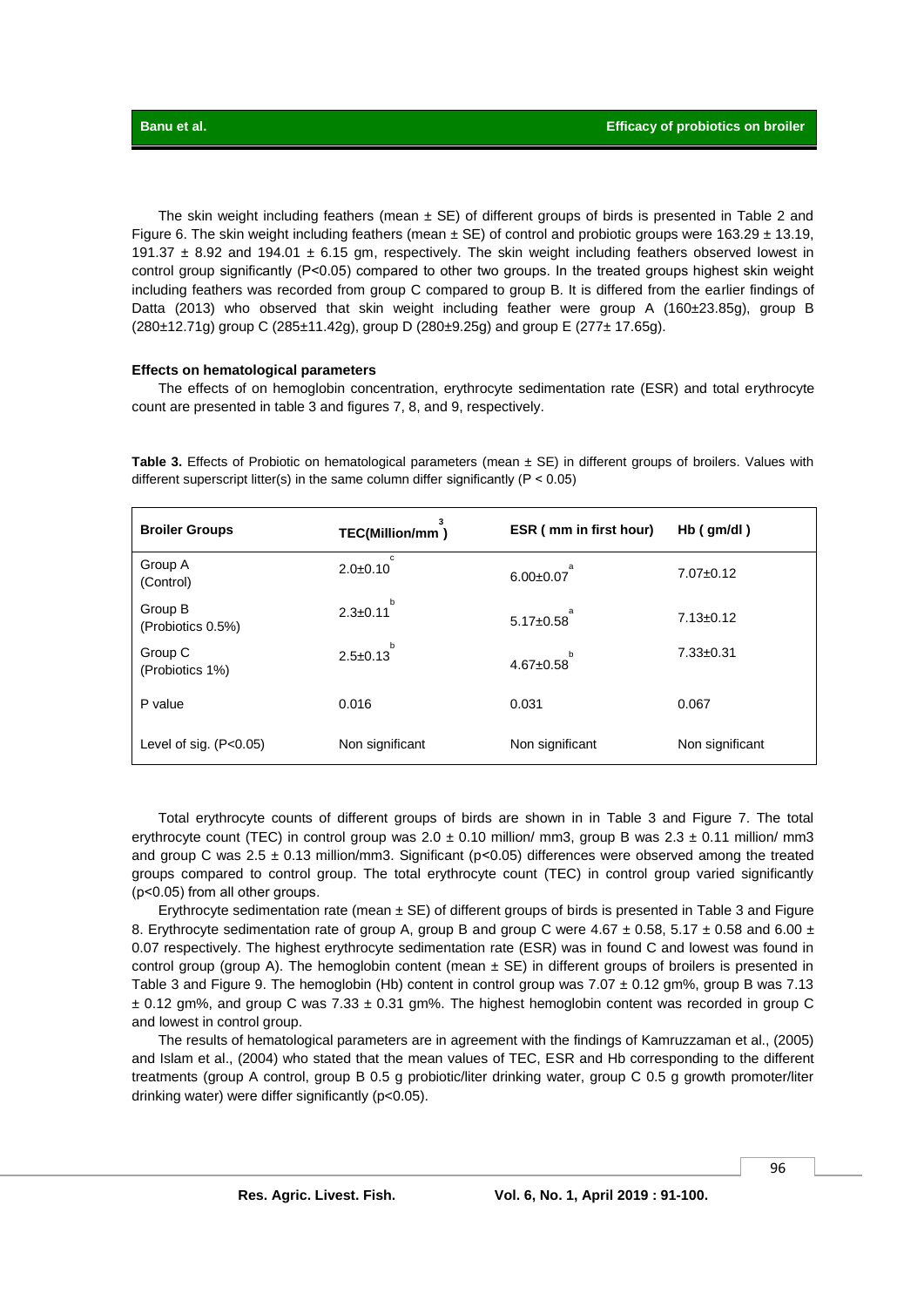

**Figure 5.** Effects of Probiotics on breast weight (mean  $\pm$  SE) of broiler. Superscript value above bar indicate standard error; **Figure 6.** Effects of Probiotics on skin weight including feathers (mean ± SE) of broiler. Superscript value above bar indicate standard error; **Figure 7.** Effects of Probiotics on total erythrocyte count (mean ± SE) of broiler. Superscript value above bar indicate standard error; **Figure 8.** Effects of Probiotics on erythrocyte sedimentation rate (mean ± SE) of different groups of broiler. Superscript value above bar indicate standard error.

#### **Effects on bio-chemical parameters**

The serum bio-chemical parameters are presented in table 4 and figure 10, 11, 12 and 13.

**Table 4.** Mean ± SE serum biochemical parameters in broilers

| <b>Broiler Groups</b>     | <b>Triglyceride</b><br>(mg/dL) | <b>Total cholesterol</b><br>(mg/dL) | HDL(mg/dL)               | <b>Alkaline</b><br>phosphate(U/L) |
|---------------------------|--------------------------------|-------------------------------------|--------------------------|-----------------------------------|
| Group A (Control)         | $102.41 \pm 2.17$ <sup>a</sup> | $207.08 \pm 7.71$ <sup>a</sup>      | $106.8 \pm 65.96$        | $264.45 \pm 55.65$ <sup>b</sup>   |
| Group B (Probiotics 0.5%) | $64.66 \pm 8.46^{b}$           | $202.72 \pm 6.11^{ab}$              | $50.73 \pm 6.90^{\circ}$ | $464.37 \pm 74.83$ <sup>*</sup>   |
| Group C (Probiotics 1%)   | 74.90±10.93 <sup>b</sup>       | $192.92 \pm 0.24^{\circ}$           | $48.53 \pm 5.41^{\circ}$ | $384.20 \pm 19.93$ <sup>a</sup>   |
| P value                   | 0.003                          | 0.055                               | 0.001                    | 0.012                             |
| Level of sig.             | Significant                    | Non significant                     | Significant              | Non significant                   |

Values with different superscript litter(s) in the same column differ significantly ( $P < 0.05$ )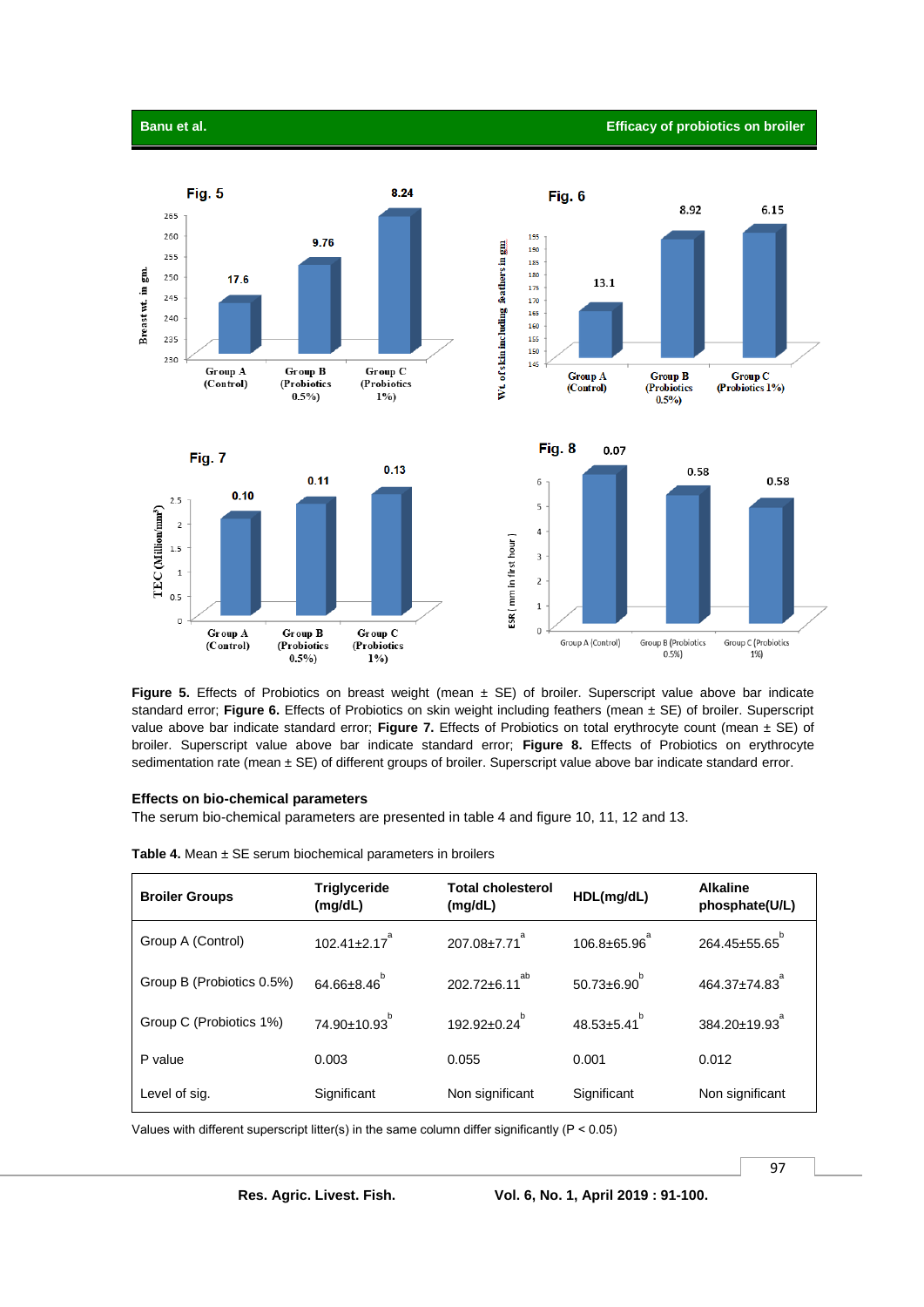Serum triglyceride (mean  $\pm$  SE) in all groups of broilers is presented in Table 4 and Figure 10. Serum triglycerides of control and Probiotic groups were  $102.41 \pm 2.17$ ,  $64.66 \pm 8.46$  and  $72.90 \pm 10.93$  mg/dl, respectively. Significantly (p<0.05) higher triglyceride was found in control group compared to all others. Mansoub (2011) showed that the level of triglyceride in the groups (Triglyceride 1=153.74, Triglyceride 2=121.46, Triglyceride 3=122.64 mg/dl) respectively which are differ in this findings.

Total cholesterol (mean  $\pm$  SE) in all groups of birds is presented in Table 4 and Figure 11. Total cholesterol of control and Probiotics group were  $207.08 \pm 7.71$ ,  $202.72 \pm 6.11$  and  $192.92 \pm 0.24$  mg/dl, respectively. The highest total cholesterol was in control group. Total cholesterol decreased significantly (p < 0.05) in the treated groups compared to control group. The present result is resembles to Mohon et al., (1996) who found that the serum cholesterol was significantly (p<0.01) decreased.

High density lipoprotein (mean  $\pm$  SE) in all groups of birds is presented in Table 4 and Figure 12. High density lipoproteins of control and probiotics groups were 106.8 ± 65.96, 50.73 ± 6.90 and 48.53 ± 5.41 mg/dl respectively. Lowest serum HDL was found in group C and highest in group A. In the treated groups there was insignificant change between two groups. HDL value lower in group C and compared to group B. The present findings also differ from Kwan et al*.,* (2002) who stated that HDL cholesterol was not significantly differed between the control group and probiotics treated group.



**Figure 9.** Effects of Probiotics on hemoglobin content (mean  $\pm$  SE) of different groups of broiler. Superscript value above bar indicate standard error; **Figure 10.** Effects of Probiotics on serum triglyceride (mean ± SE) of broiler. Superscript value above bar indicate standard error; **Figure 11.** Effects of Probiotics on total serum cholesterol (mean ± SE) of broiler. Superscript value above bar indicate standard error; **Figure 12.** Effects of Probiotics on high density lipoprotein (mean  $\pm$  SE) of broilers. Superscript value above bar indicate standard error.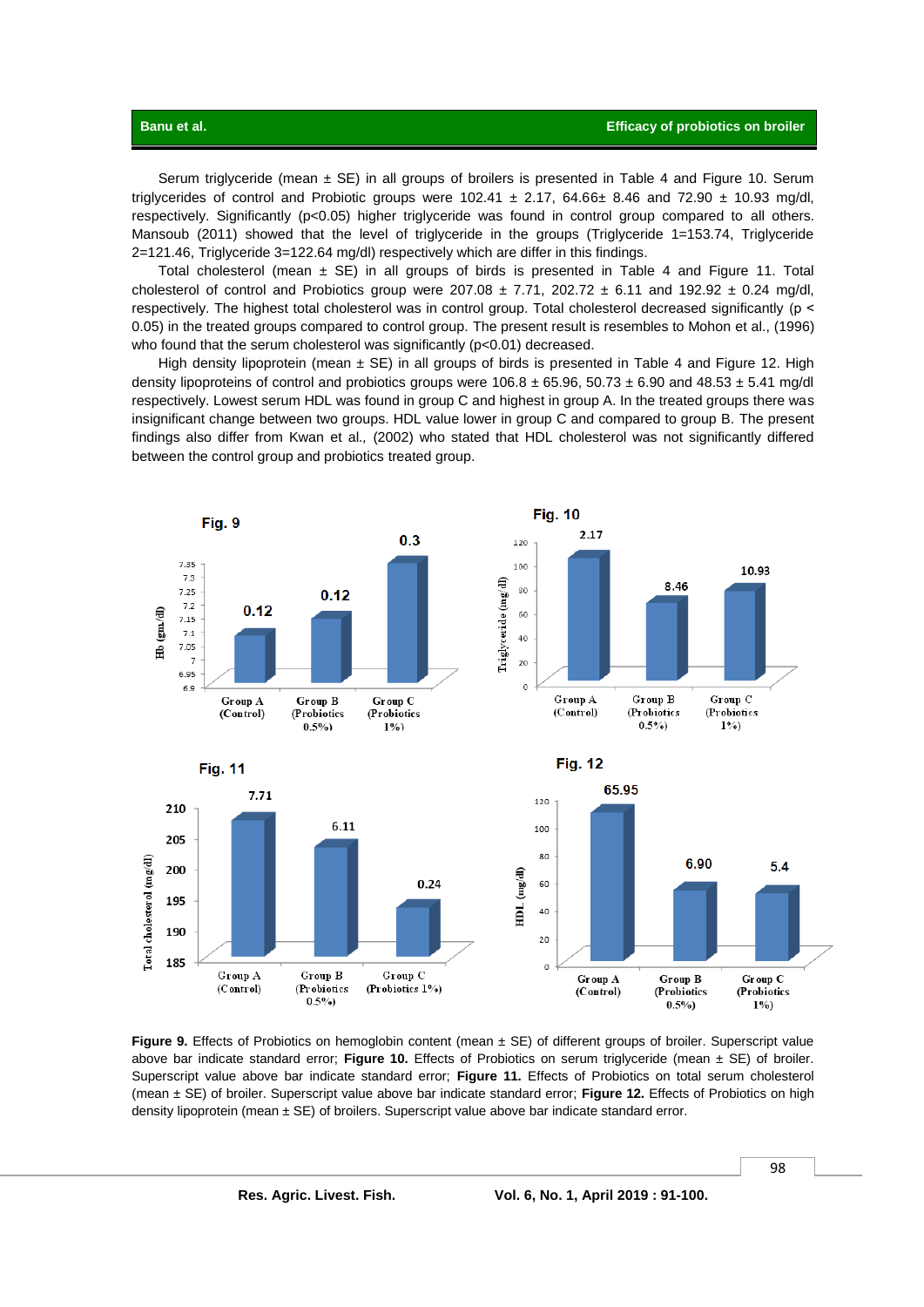The serum alkaline phosphatase (mean  $\pm$  SE) in all groups of birds is presented in Table 4 and Figure 13. The alkaline phosphatases of control and probiotics groups were  $264.45\pm55.65$ , 464.37  $\pm$  74.83 and 384.20  $\pm$ 19.93 mg/dl respectively. Highest alkaline phosphatase was found in group B and lowest in control group. In the treated groups there was insignificant change between two groups. Serum alkaline phosphatase value lower in group C compared to group B. The findings correlated with the observation of Islam et al., (2004) who stated that supplementation of probiotics had significant  $(p<0.01)$  influence on alkaline phosphatases.



**Figure 13.** Effects of Probiotics on serum alkaline phosphatase (mean ± SE) of broilers. Superscript value above bar indicate standard error.

## **CONCLUSION**

The research work was conducted to investigate the effect of probiotics on "Cobb-500" broiler chicks to find out growth performances and haemato-biochemical values. Total body weight gain and weight of different organs was higher in treated groups. Moreover Hematological parameters improved in treated groups. Total cholesterol value was higher in control groups compared to probiotic treated groups. Serum triglyceride of treated groups were decreased significantly (p<0.01) compared to control group. HDL value of treated groups were decreased significantly (p<0.01) compared to control group. The Alkaline Phosphatase value was increased significantly (p<0.01) in treated group compare to control. Further study using more birds with more groups along with histo-pathological changes in vital organs should be needed for making conclusions in the use of probiotics in birds.

## **REFERENCES**

- 1. Baidya N, Mandal L, Sarkar SK, Banerjee GC 1994. Combined feeding of antibiotic and probiotic on the performance of broiler. Indian Journal of Poultry Science, 29(3): 228-231.
- 2. Datta J, 2013. Effect of feeding probiotic (bio-top) with or without an antibiotic growth promoter on broiler performance, Journal of animal Physiology and Animal Nutrition, 95(4): 424-433.
- 3. Dhawale 2005. Influence of Organic Acids Supplementation to the Diet on Functioning of the Digestive System in Laying Hens. Arch.Geflugelk., 77(3): 155-159.
- 4. Gomez K.A. and A.A. Gomez 1984. Ducans multiple Range test. Statiscal procedures for agricultural Research. Second edition. John Wiley and Sons, 207-215.
- 5. Green and Sainsbury 2001. Living microorganisms which, given to animals, assist to establishment of an intestinal population which is beneficial to the animal and antagonist to harmful microbes. Journal of Microbiology, 53(1): 91-99.